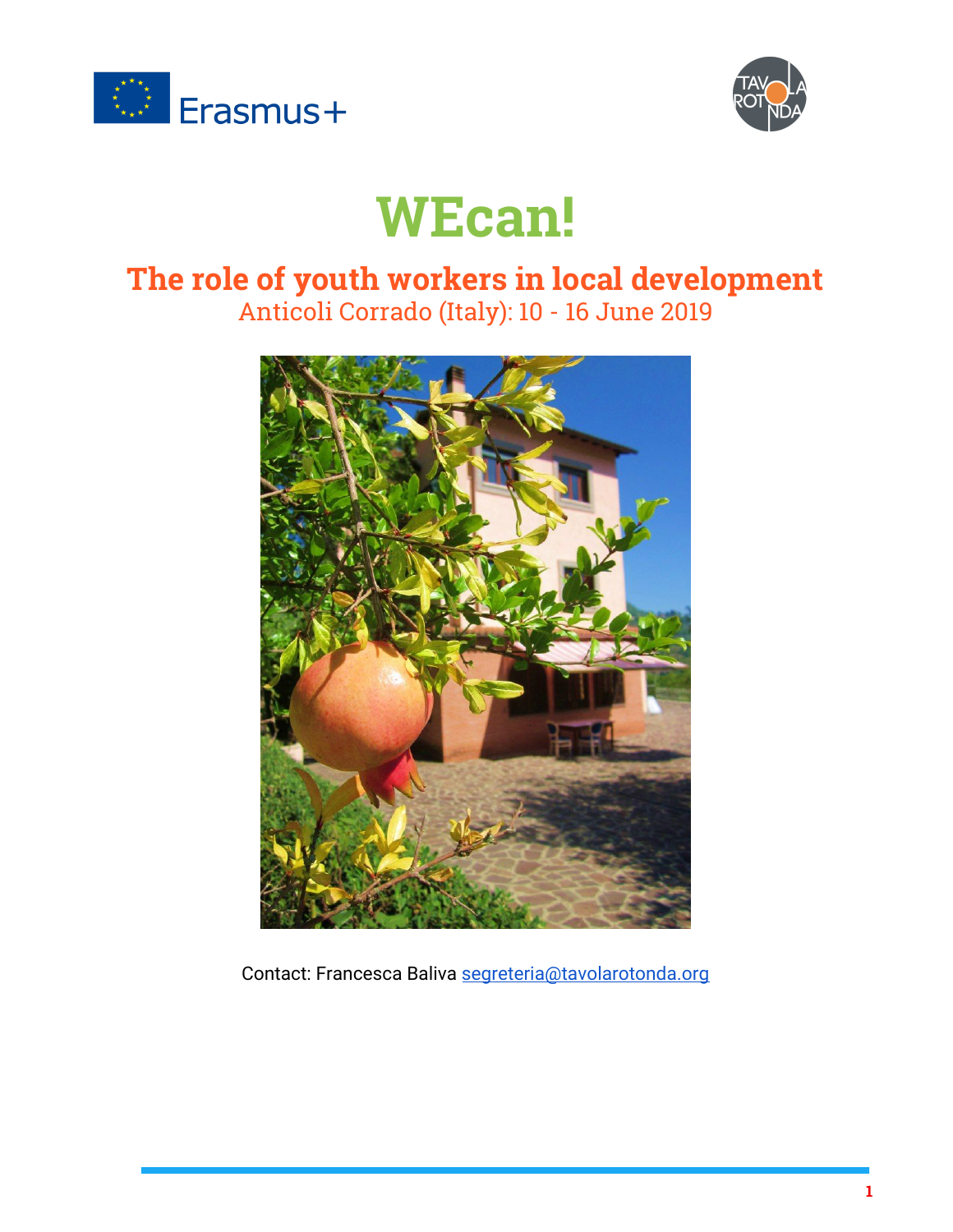



#### Project summary

#### **What: the training**

Youth leaders need to increase their skills in the ability to **activate territorial networks** and **participation** in order to mobilize the community and each individual actor to participate in **local development**. The civil economy and the sharing economy offer methodological inputs and guidelines to follow in order to work on this process. The **common good** and the **community** are elements from which to improve the involvement of all the actors towards a **re-launch of the territories** and the feeling of **citizenship and participation**. It is important to focus on young people and know how to involve them by enhancing their skills and creativity, avoiding marginalization and isolation.

We Can is a training course for youth leaders with the aim of increasing the skills of educators to be process facilitators who, through participatory planning and networking among different stakeholders, promote and work on **local development** towards a wellness community, which have not only economic but also social objectives.

The training follows the values and principles of the **sharing and civil economy**, promoting cooperative governance with the integrated use of different participatory methodologies coming from **non-formal and informal education**. The training will be developed in 4 phases: presentation, input, output and follow-up. The participants from 7 countries, in 7 days of training, will therefore have the opportunity to receive and experiment new knowledge, share and network their skills, transform the input received into output through a creative group process and plan follow-up activities and dissemination of results outside the project.

From 10 to 16 June 2019, the village of Anticoli Corrado, a small town in the Aniene valley, will host a group of 23 people from Italy, Greece, Spain, Estonia, Czech Republic, Great Britain and France. This training, which in the short term is an opportunity for training and updating for youth leaders, in the long run fits among the seeds planted to work ever more to the **development of communities and inclusive societies** that know how to work on their local development through the **enhancement of people and resources**, both public and private, towards a common goal of **community welfare**.

The training will be conducted entirely in English.

A Youthpass Certificate will validate the competences acquired by the participants during this experience.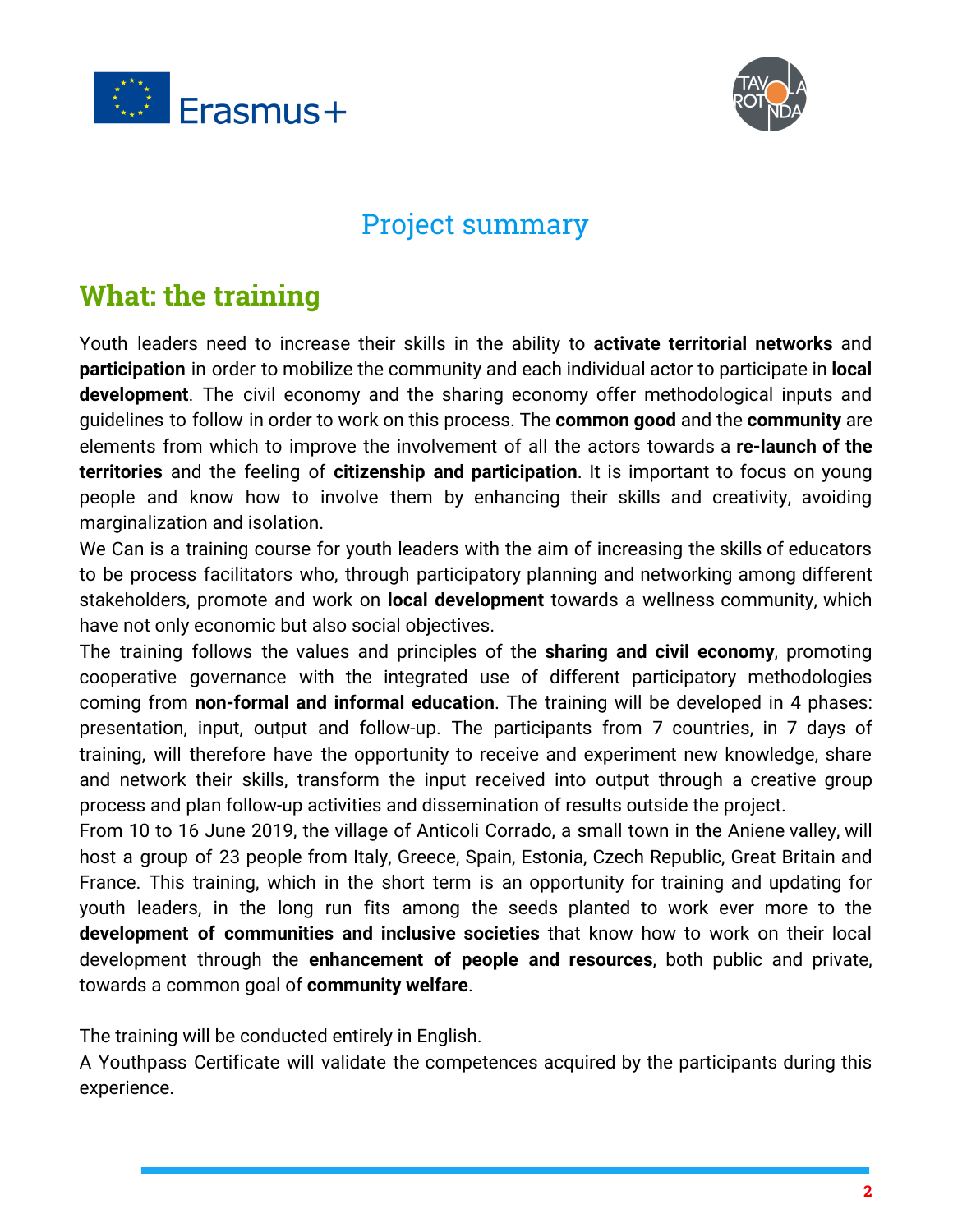



#### **How: phases and contents**

The training will be developed in 4 phases:

- Presentation: day 1 presentation of the project and the participants, team building. **Participants are requested to share their idea of civil economy and tell their work experience on the territory and on local development**
- Input: days 2-5 sharing experiences about local development, sharing and civic economy, cooperative governance; team working, debate and intercultural comparison with participants proposing sub-themes and working together on common problems and solutions
- Output: days 5-6 work on solutions and ideas to put into practice. Participants will be invited to propose ideas, activities, projects
- Follow-up: day 7 final evaluation, planning of project and personal follow-up activities of the participants; identification of future perspectives, possibility of collaboration and dissemination and continuation of the project both within and beyond.

#### Follow up: impact and dissemination

Dissemination strategy will be planned during the training. Participants and sending organizations **will be encouraged to develop actions and innovations in their territory**.

The participants will organize 1 to 3 workshops with the tools learned during the training. Sending organizations will activate local projects dedicated to the development of the territory. They will organize three meetings focused on participatory planning, aimed at encouraging the involvement of young people in local development.

#### **When**

#### **10 - 16 June 2019**

Arrival and accommodation: 9 June | Departure: 17 June

(Total duration excluding travel: 7 days | Travel days: 2 | Total duration including travel: 9 days) The training is organized in one and a half hour work sessions, two in the morning and two in the afternoon, with breaks.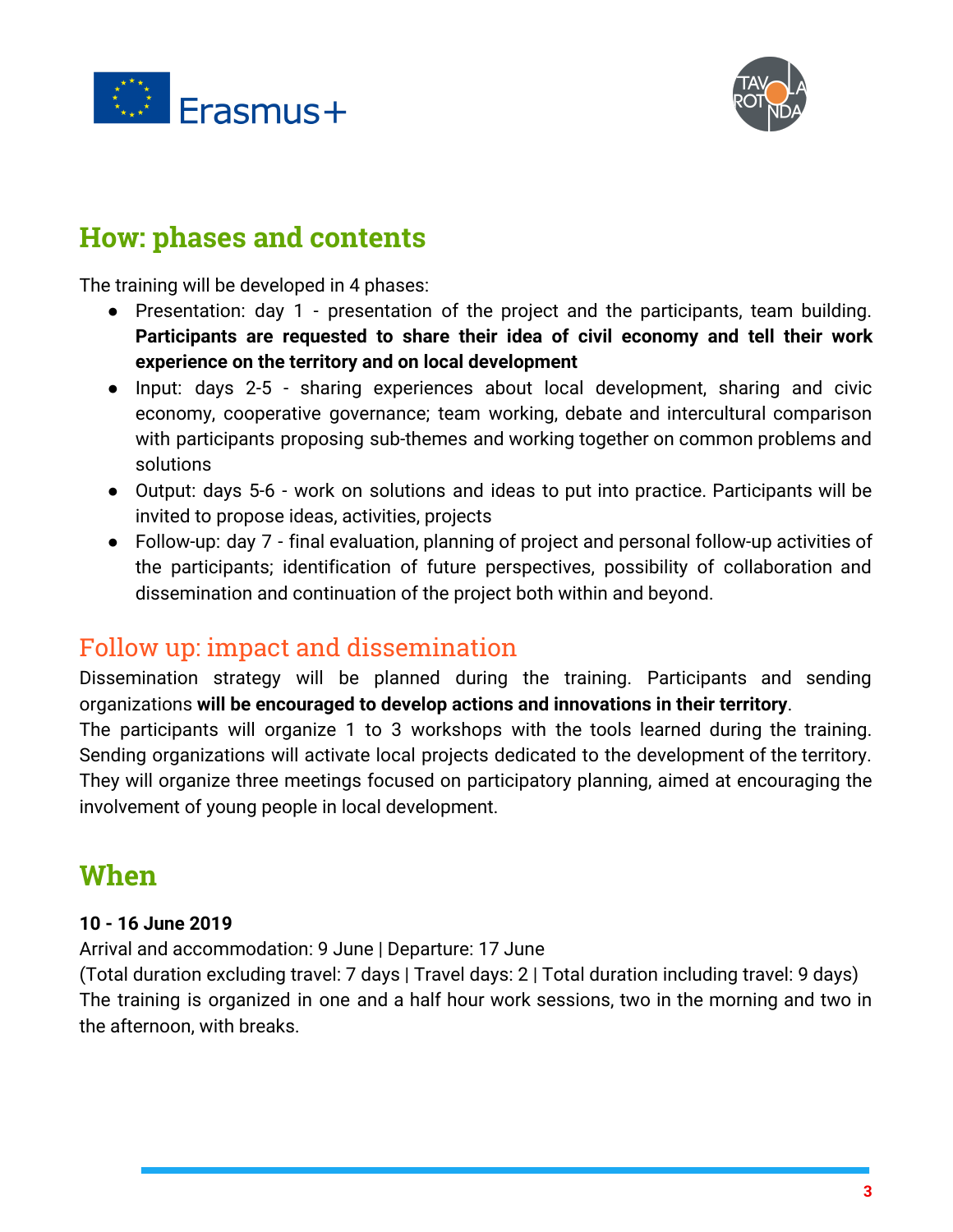



### **Who: the hosting organization**

**Tavola Rotonda** - Associazione di promozione sociale - Rome, Italy

Tavola Rotonda association was born in 2005. It's a non profit and non political association working in Rome area and its surroundings, especially in the valley of the river Aniene. It's a "social promotion association", meaning it works in several areas, like environmental education, gastronomy, green economy, responsible consumption, civil economy and many cultural and social themes. Tavola Rotonda aims to promote creativity through projects about innovative ideas and development of the territory.

Since 2007 T.R. works in synergy with Legambiente Mondi Possibili, an environmental focused association, creating several activities aimed to a better world.

T.R. organizes events of many kinds, always mixing culture, environmental care, entertainment, fun and creativity, mainly concerning four areas:

- 1. Non-formal education: sharing skills and knowledge through the use of mixed approaches and methodologies;
- 2. Promotion of volunteering: summer camps, groups retreats for the youth about environmental issues, waste, active citizenship, heritage protection. T.R. has been organizing international and national volunteering camps for years;
- 3. Cultural events: informal activities aimed to promote socialization and discussion on topics of social interest, with festivals, film forums, public debates, workshops for adults, children or young people;
- 4. Responsible and sustainable tourism: activities aimed at promoting the importance of the short supply chain, developing awareness about resource consumption, responsible consumption and environmental protection.

Each activity contributes to the common target: promoting active citizenship that takes part in the development of the territory within a process of social, economic and environmental regeneration.

[www.tavolarotonda.org](http://www.tavolarotonda.org/)

### **Where: the venue**

**Il Casone Valle dell'Aniene** - Anticoli Corrado, Italy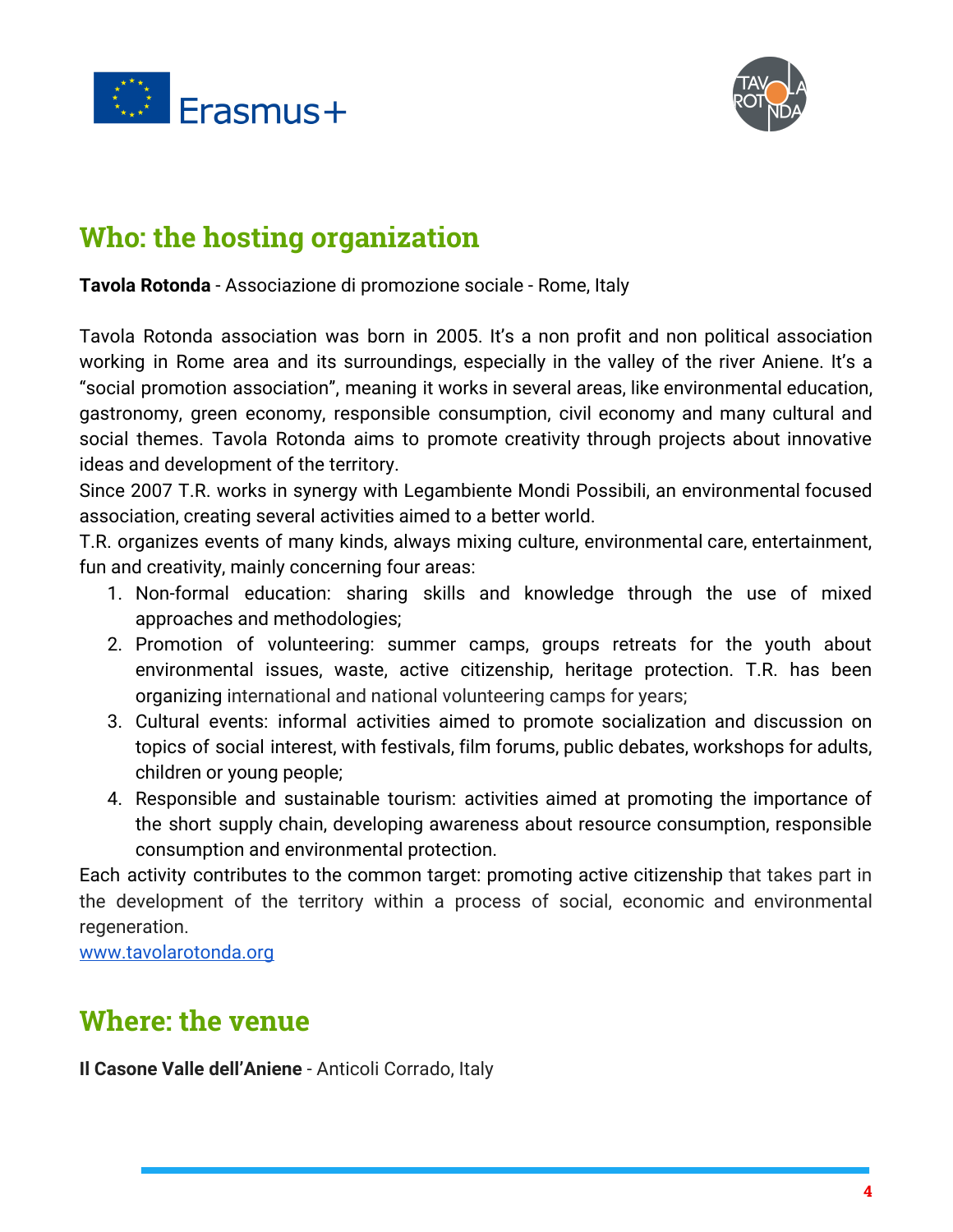



Il Casone is a hosting home and venue for activities promoting environmental education, volunteering and civic economics. Here T.R. hosts summer camps, team building groups, volunteering camps, cultural exchanges for children, young adults, families or tourists. Il Casone is the venue of a european voluntary service project addressed to two to four volunteers for 6 to 12 months projects. Every guest is involved in taking actions to protect the environment, save resources, getting to know the historical and natural heritage of the surroundings.

Il Casone stands at the foot of the hill of Anticoli Corrado. It offers 6 shared bedrooms (from 3 to 5 beds), large common spaces, and a large garden around the house. 3 rooms have a private bathroom, 3 have a shared bathroom.

[www.valledellaniene.com](http://www.valledellaniene.com/) | [www.facebook.com/Ilcasonevalledellaniene](http://www.facebook.com/Ilcasonevalledellaniene)



# Selection of participants

WeCan! is a training designed for:

- Young people, youth leaders and multiplier that are willing to take active part in every step of this project
- People who is active in youth work either voluntarily or professionally
- Age 18 or more

**Deadline** for selection of participants: **15 April 2019** Application **forms** sent way before the deadline are very welcome!

#### Partner organizations and number of participants

| <b>Country</b>    | <b>Organization</b>                         | <b>Total number</b><br>of participants | Max travel grant<br>per participant |
|-------------------|---------------------------------------------|----------------------------------------|-------------------------------------|
| Estonia           | Mtü Noortevahetuse Arengu Ühing Estyes      | 3                                      | €275,00                             |
| Czech<br>Republic | INEX - Sdružení dobrovolných aktivit, z. s. | 3                                      | €275,00                             |
| Greece            | Citizens in action                          | 3                                      | €275,00                             |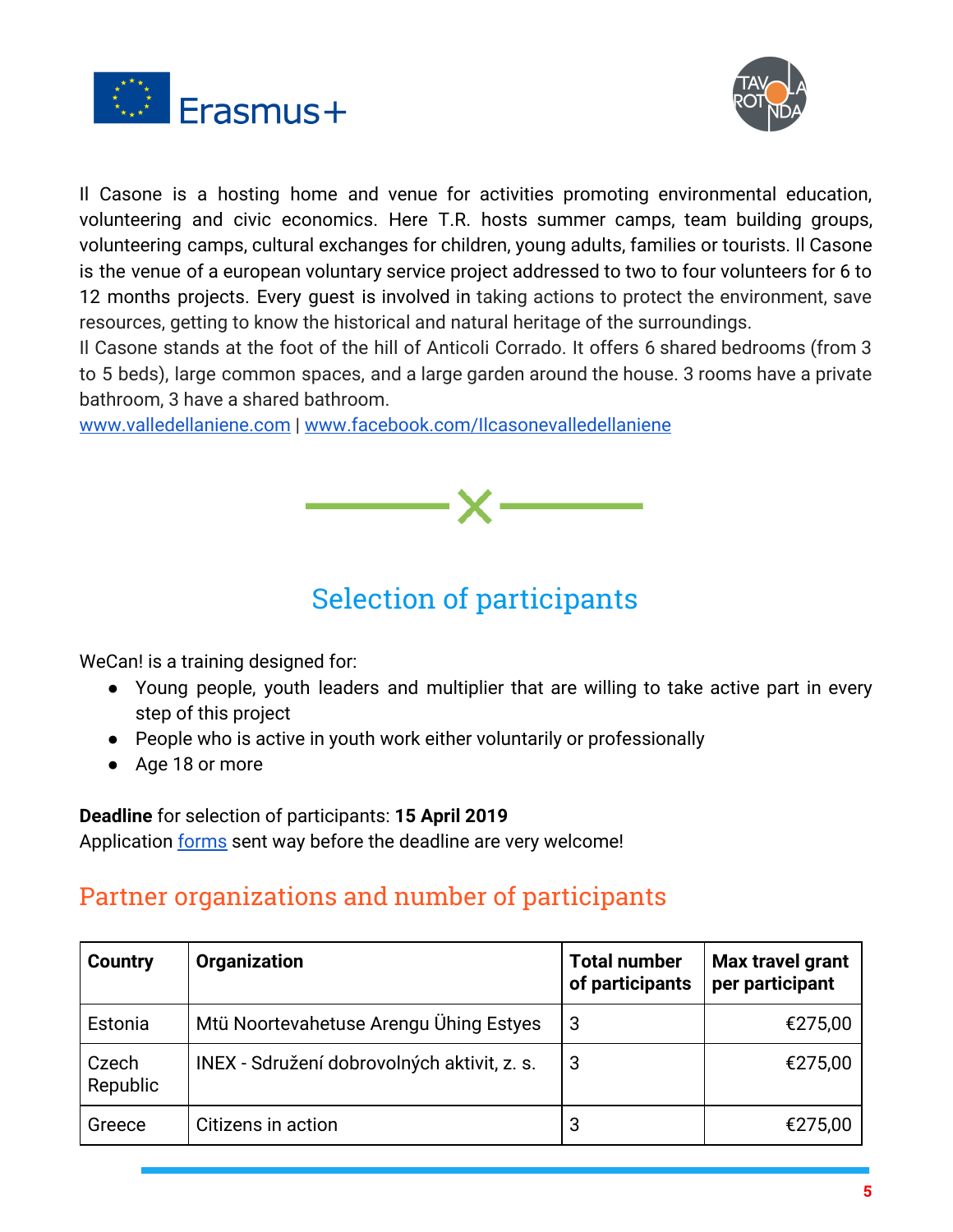



| France            | <b>Hors Pistes</b>          | З | €275,00 |
|-------------------|-----------------------------|---|---------|
| United<br>Kingdom | <b>Kinning Park Complex</b> | 3 | €275,00 |
| Spain             | Comarca de la Jacetania     | З | €275,00 |
| Italy             | Tavola Rotonda              | ხ | €20,00  |



### Directions & info

#### **Dates and accommodation**

Food and lodgement costs offered by the coordinating organization are covered at 100% by the project.

Bed linen are provided by the property. You can bring your own sleeping bag.

Arrival date: 9 June 2019 - meeting and accommodation at 18:00. Departure date: 17 June 2019 - after breakfast

Accommodation: shared rooms (from 3 to 5 beds) with shared bathrooms.

Meals served:

- 9 jun dinner
- 10-16 jun breakfast, lunch, dinner, coffee breaks
- 17 jun breakfast

Please report to us in advance through the application form if you have any **special needs** regarding food: any allergy, or vegetarian or other diet.

#### **How to get there**

Il Casone Valle dell'Aniene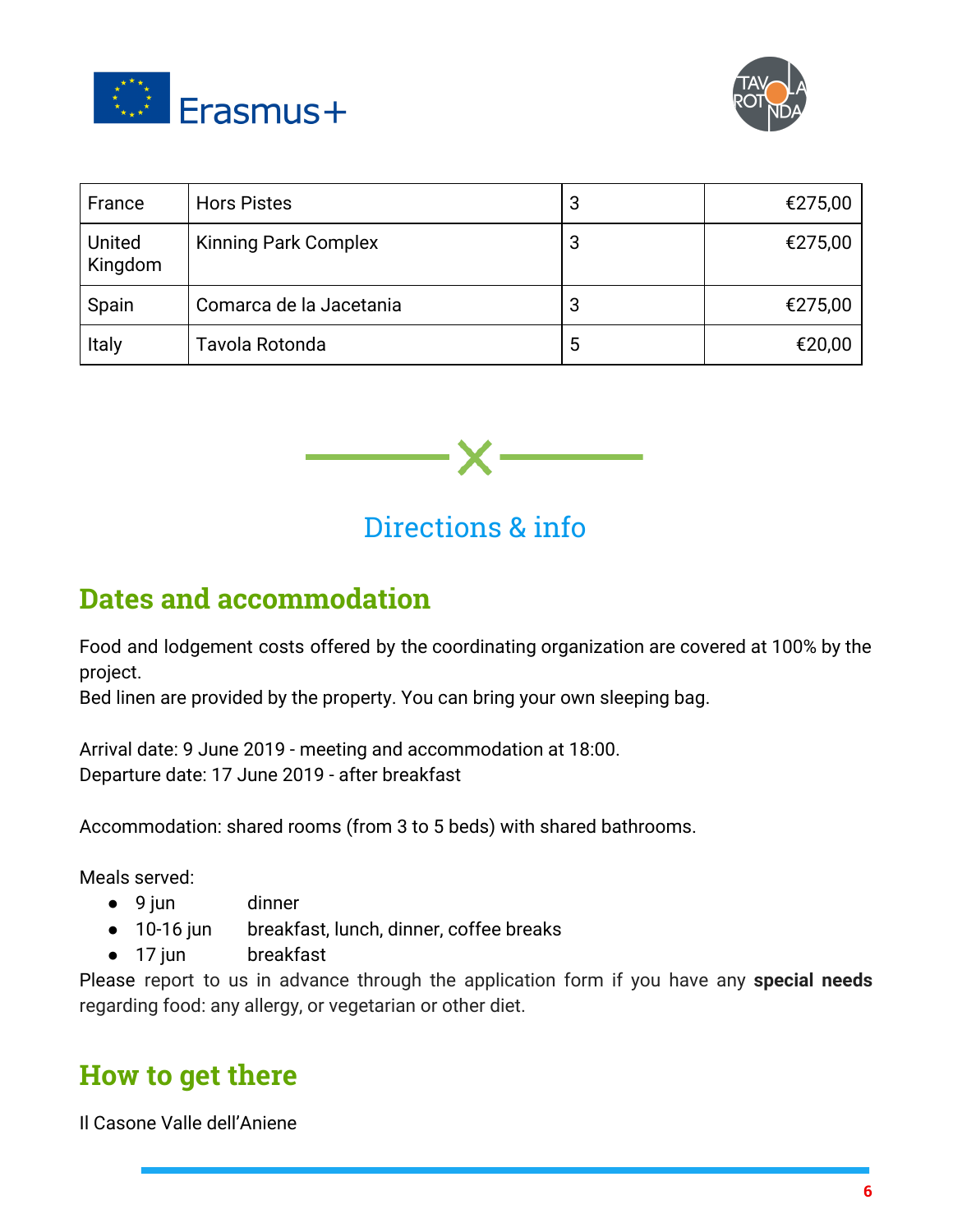



#### Via Roma 103 - 00022 Anticoli Corrado (RM) Italy

Map: <https://goo.gl/ZN3wNF>

Below you will find the recommended route to reach Il Casone and an alternative way. Once you decide please **let us know your chosen route** so we can assist you in the best way.

#### Recommended route

- Flight to airport **Rome Fiumicino FCO**
- From the railway station, located in the airport, near the Arrivals and Departures terminals, take the Regional Trenitalia FL1 trains to **Rome Tiburtina station**
	- Departures every 15 minutes on weekdays and every 30 minutes on weekends and holidays
	- Travel time 0h 48'
	- Cost €8,00 (tickets can be purchased at the ticket machines and at the ticket offices in the railway station, or online on [www.trenitalia.com](http://www.trenitalia.com/)\*)
- From Rome Tiburtina station take the Regional Trenitalia train to **Roviano station**
	- Departures approximately every hour
	- $\circ$  Travel time 1h 08' 1h 27'
	- Cost €4,10 (tickets can be purchased at the ticket machines and at the ticket offices in the railway station, or online on [www.trenitalia.com](http://www.trenitalia.com/)\*)
- From Roviano station **pick up by car**: meeting point at the station on June 9 at 17:00. (Try to take the train from Tiburtina between 14:30 and 15:30!)

\*please note: tickets bought online are only valid for the date and time indicated at the time of purchase.

#### Alternative route

- Flight to airport **Rome Ciampino CIA** (please note that **this airport is not well connected** to Anticoli Corrado)
- From the International Departures exit the airport and take a bus to **Rome Termini station**
	- Tickets can be purchased online, at the authorized agents located in the Arrival Terminal or on board. Prices may vary. Companies are SIT, Terravision, Schiaffini, Atral
	- Travel time about 1h
- From Rome Termini take the subway line B to **Ponte Mammolo** station
	- Departures every 3 to 10 minutes
	- Travel time about 0h 20'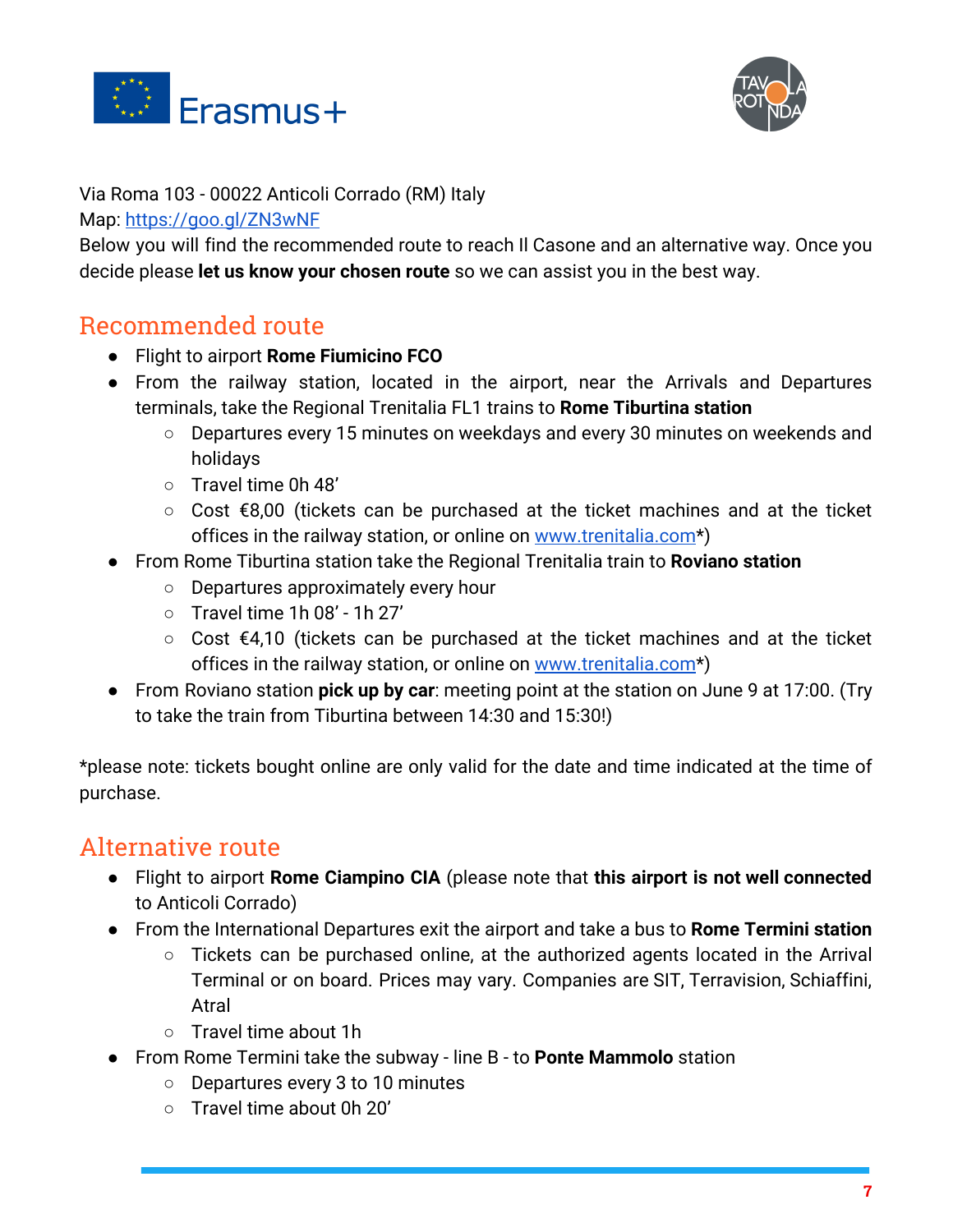



- Cost  $€1,50$  (tickets can be purchased at the ticket machines, at the ticket offices or in tobacco shops)
- From Ponte Mammolo exit to the COTRAL bus station; take the bus to **Anticoli - Roviano bv (Bivio Anticoli - Roviano)** - <https://goo.gl/GmSPL5> (crossroad between Anticoli and Roviano). On the bus please ask the driver to tell you where to get off as they won't stop if nobody call for the stop! Buses final destination usually is Subiaco, or Carsoli, or Tivoli.
	- Departures every 10 to 60 minutes
	- Travel time between 40 and 60 minutes
	- Cost €3,40 (tickets can be purchased at the ticket offices in Ponte Mammolo or in tobacco shops - ground floor of the station)
- From Anticoli Roviano bus stop:
	- **pick up by car**: meeting point at the bus stop on June 9 at 17:45. (Try to take the bus from Ponte Mammolo between 15:30 and 16:45!)
	- OR just **walk** for about 15 min (1,1 km)

# **Return trip**

Please consider, when you book the return flight, the time needed to reach the airport. We recommend choosing flights in the afternoon. We will provide more information later if necessary.

# **Refund of travel costs**

The maximum travel grant for participant is €275,00.

We encourage participants to **buy all the tickets online** and always make online check-in (costs made for late check-ins while boarding are not refundable costs). This will also speed up the reimbursement process and is more environmentally friendly.

**Every ticket must be approved** before buying: send it to [segreteria@tavolarotonda.org](mailto:segreteria@tavolarotonda.org) and wait for approval.

If you wish to spend a few days in Rome before or after the course please be advised that the refund can only include flights within a period of two days from the date of arrival or departure (e.g. flights A/R 7 Jun - 17 Jun, or 9 Jun - 19 Jun)

Refunds will be done directly to the sending organization via bank transfer.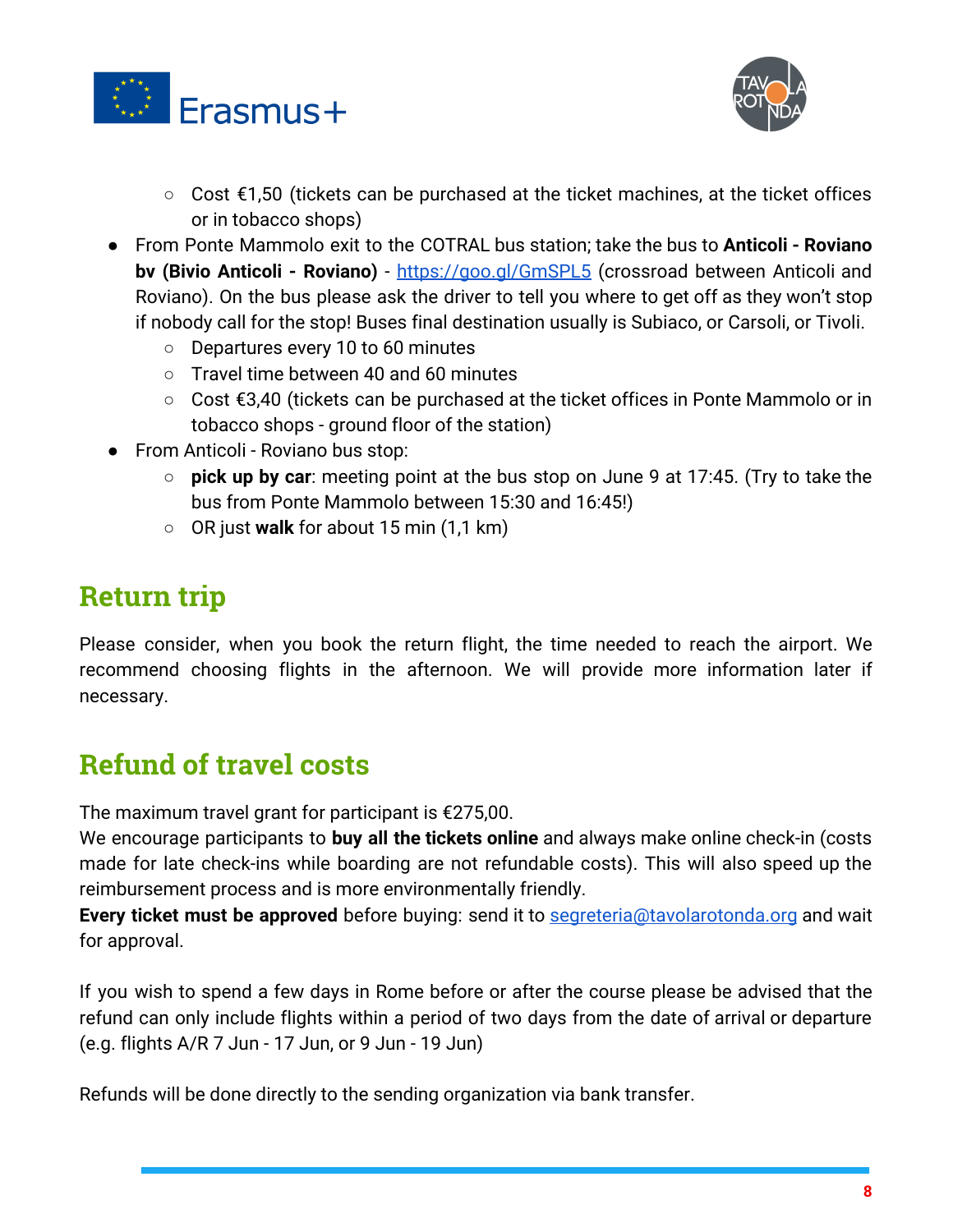



The travel costs, anticipated by participants, are refunded after participants have carried out follow-up activities and upon the **presentation of all the original travel documents**, up to the maximum specified and accordingly to the travel documents and invoices received by Tavola Rotonda.

#### **Documents needed:**

- Original invoice/receipt for the flight ticket, preferably in English and latin alphabet with amounts in €
- Boarding passes of both journeys
- Flight tickets with travel times
- Bus/train tickets

Please note that we cannot reimburse travel costs if you lose your tickets or if we do not receive all details and proofs of your expenses.

Payment may take up to one month since we receive all needed documents.

### **What to bring**

- Comfortable clothes: il Casone is in the countryside and you may want to take a walk in nature. No need for heels or neckties!
- Light clothes with a jacket: in June the weather may be very hot, with cool evenings
- Products against mosquitoes or other insects; sunscreen; personal medicines
- A hat or headband
- Towels and a bathrobe
- Please bring a typical food or drink from your country with a personal or territorial value: we will organize a dinner with typical products from the countries of origin
- Please bring something typical from your country: an object, traditional clothes, music or dances, games, any "strange stuff" for sharing your own culture and traditions

# **Applying**

Fill in the application form here: <http://www.tavolarotonda.org/training-course-wecan.html>